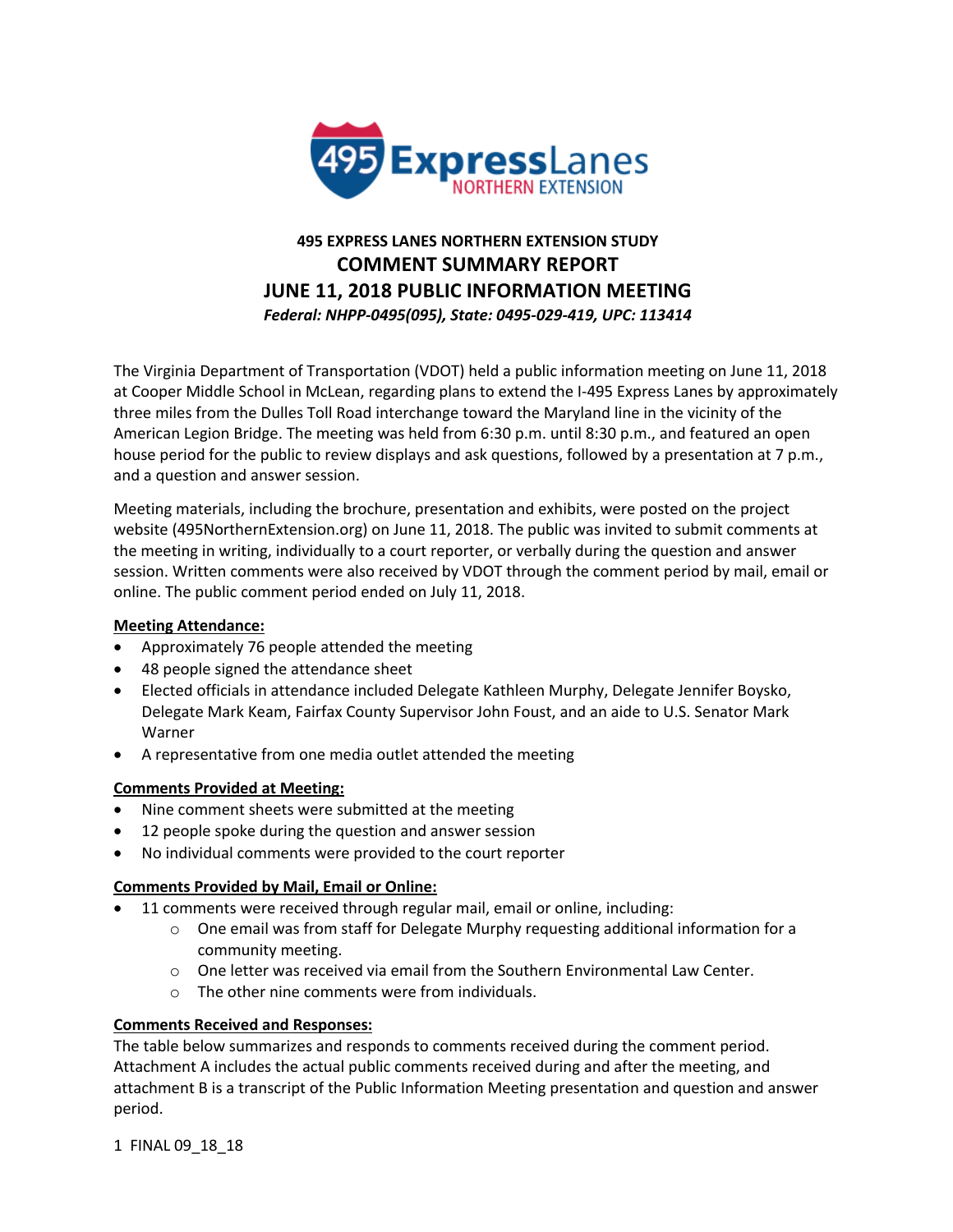| <b>Summary of Comments Received About the Study</b> |                                                                                                                                                                         |                                                                                                                                                                                                                                                                                                                                                                                                                                                                                                                                                                                                                                                                                                                                                                                                                                                                                                                                                                                                                                                                                                                                                                                                                                                                                     |
|-----------------------------------------------------|-------------------------------------------------------------------------------------------------------------------------------------------------------------------------|-------------------------------------------------------------------------------------------------------------------------------------------------------------------------------------------------------------------------------------------------------------------------------------------------------------------------------------------------------------------------------------------------------------------------------------------------------------------------------------------------------------------------------------------------------------------------------------------------------------------------------------------------------------------------------------------------------------------------------------------------------------------------------------------------------------------------------------------------------------------------------------------------------------------------------------------------------------------------------------------------------------------------------------------------------------------------------------------------------------------------------------------------------------------------------------------------------------------------------------------------------------------------------------|
|                                                     | <b>Public Comment/Question</b>                                                                                                                                          | Response                                                                                                                                                                                                                                                                                                                                                                                                                                                                                                                                                                                                                                                                                                                                                                                                                                                                                                                                                                                                                                                                                                                                                                                                                                                                            |
|                                                     | <b>Coordination with Other Jurisdictions</b>                                                                                                                            |                                                                                                                                                                                                                                                                                                                                                                                                                                                                                                                                                                                                                                                                                                                                                                                                                                                                                                                                                                                                                                                                                                                                                                                                                                                                                     |
|                                                     | What is the status of Maryland's project? How<br>does it relate to this study?                                                                                          | The Maryland Department of Transportation (MDOT) launched its Traffic Relief<br>Plan to reduce traffic congestion, increase economic development, and enhance<br>safety for Maryland commuters. The largest initiative in the Traffic Relief Plan<br>involves evaluating improvements in the I-495 and I-270 corridors. The I-495 and<br>I-270 Managed Lanes study is the first element in Maryland's efforts to improve<br>traffic congestion. An Environmental Impact Statement (EIS) is underway to<br>identify alternatives and assess potential impacts. The Study limits extend along I-<br>495 from south of the American Legion Bridge to east of the Woodrow Wilson<br>Bridge and along I-270 from I-495 to I-370, including the east and west I-270<br>spurs. The study is expected to be completed by Spring 2020.<br>VDOT is conducting an Environmental Assessment, which is independent of<br>Maryland's study, of the option to extend the existing I-495 Express Lanes by<br>three miles to the vicinity of the American Legion Bridge. VDOT also is producing<br>a project implementation and procurement plan, which also would be conducted<br>independent of Maryland's plans.<br>However, to ensure that both state's efforts are closely coordinated, project |
|                                                     |                                                                                                                                                                         | leaders from VDOT and Maryland are meeting and sharing information on a<br>regular basis.                                                                                                                                                                                                                                                                                                                                                                                                                                                                                                                                                                                                                                                                                                                                                                                                                                                                                                                                                                                                                                                                                                                                                                                           |
|                                                     | What does Maryland's project include? Will<br>Maryland allow high occupancy vehicles? Will the<br>Maryland study include adding lanes to the<br>American Legion Bridge? | In Maryland's EIS, the Preliminary Range of Alternatives includes fifteen<br>alternatives for consideration in the I-495 and I-270 Managed Lanes Study, which<br>will include the No-Build alternative and corridor-wide solutions that are intended<br>to address congestion along I-495 and I-270, offer more travel mode choices, and<br>enhance travel efficiency. A wide range of alternatives are being evaluated and<br>will include adding general purpose lanes, managed lanes, and transit<br>alternatives. More information on Maryland's efforts can be found at<br>https://495-270-p3.com/.                                                                                                                                                                                                                                                                                                                                                                                                                                                                                                                                                                                                                                                                            |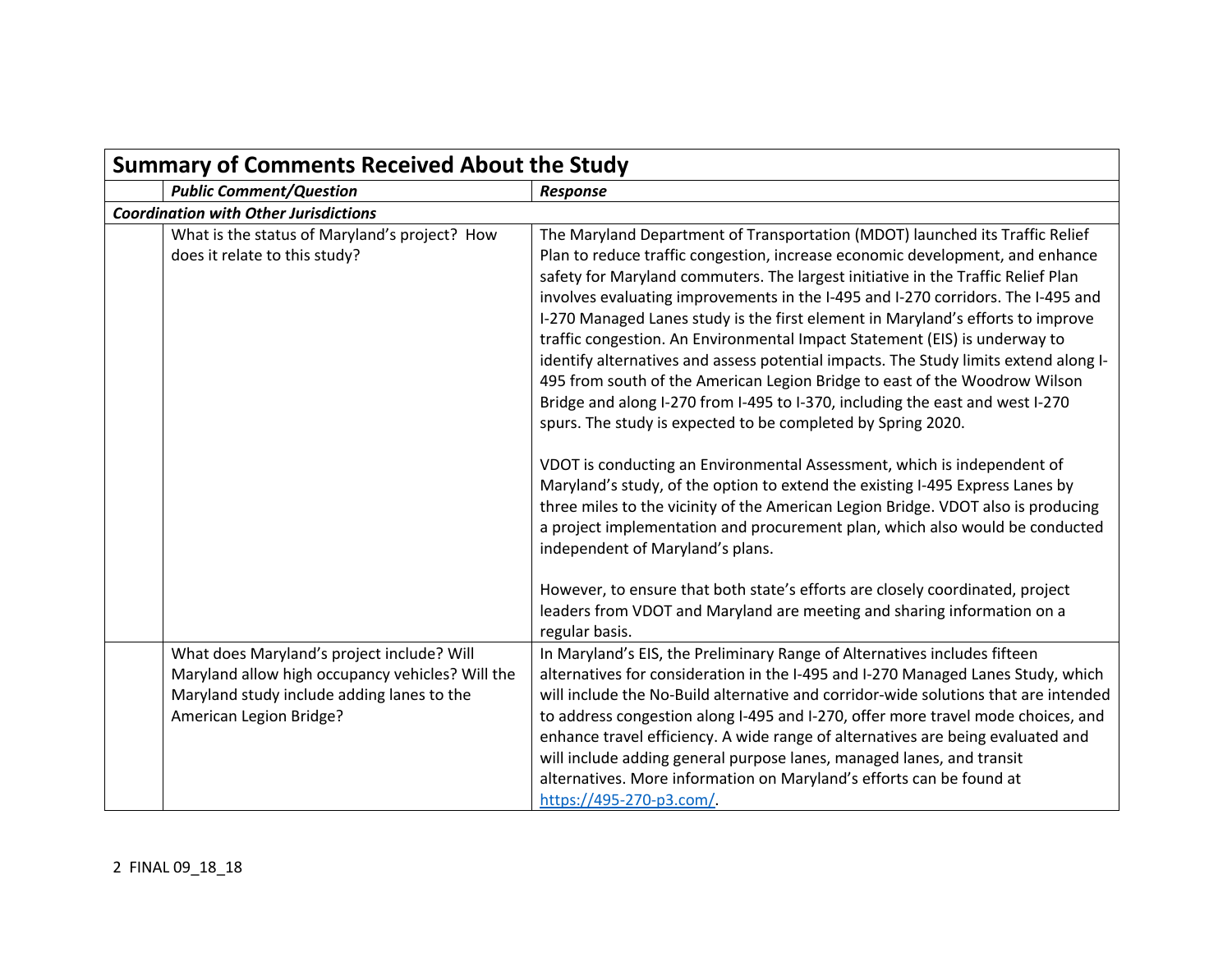| <b>Summary of Comments Received About the Study</b> |                                                                                                                                                                                                                                                                                           |                                                                                                                                                                                                                                                                                                                                                                                                                                                                                                                                                                                                                                                                                                                          |
|-----------------------------------------------------|-------------------------------------------------------------------------------------------------------------------------------------------------------------------------------------------------------------------------------------------------------------------------------------------|--------------------------------------------------------------------------------------------------------------------------------------------------------------------------------------------------------------------------------------------------------------------------------------------------------------------------------------------------------------------------------------------------------------------------------------------------------------------------------------------------------------------------------------------------------------------------------------------------------------------------------------------------------------------------------------------------------------------------|
|                                                     | <b>Public Comment/Question</b>                                                                                                                                                                                                                                                            | <b>Response</b>                                                                                                                                                                                                                                                                                                                                                                                                                                                                                                                                                                                                                                                                                                          |
|                                                     | American Legion Bridge congestion needs to be<br>addressed. Pushing traffic faster toward the<br>bridge without addressing the bridge will<br>accomplish nothing. Are studies being done of<br>ways to add extra lanes to the American Legion<br>Bridge? Is this a priority? Who would be | Maryland has primary responsibility for the American Legion Bridge, and its<br>current environmental study limits include I-495 from south of the American<br>Legion Bridge to east of the Woodrow Wilson Bridge and along I-270 from I-495<br>to I-370, including the east and west I-270 spurs.<br>Any bridge improvements resulting from current studies or otherwise would be                                                                                                                                                                                                                                                                                                                                        |
|                                                     | responsible for expanding or rebuilding the<br>American Legion Bridge?                                                                                                                                                                                                                    | coordinated with both Virginia and the Federal Highway Administration.                                                                                                                                                                                                                                                                                                                                                                                                                                                                                                                                                                                                                                                   |
|                                                     | The focus should be on working with Maryland on<br>a new bridge or another bridge near White's<br>Ferry.                                                                                                                                                                                  | The Maryland Project is evaluating the operations of the existing bridge and<br>assessing the need to widen or replace the existing American Legion Bridge. The<br>extension of the 495 Express Lanes is one of the regional projects being<br>considered by the Commonwealth of Virginia to provide additional capacity,<br>enhance trip reliability, provide trip choices and improve safety. In addition to this<br>project, regional jurisdictions have developed transportation plans that include a<br>variety of other projects to accomplish these goals. These plans are revised<br>frequently and an additional Potomac River crossing near White's Ferry or<br>elsewhere may be included in future revisions. |
|                                                     | Is the construction of VDOT's proposed express<br>lanes contingent on the approval and completion<br>of construction of Maryland's HOT Lanes and a<br>second American Legion Bridge?                                                                                                      | VDOT's Environmental Assessment study is independent of Maryland's study and<br>will produce an implementation plan that will consider options to implement in<br>coordination with Maryland or separately from Maryland, if appropriate. VDOT is<br>meeting regularly with Maryland to share information related to both states'<br>studies as well as the schedule for what Maryland plans to implement. Virginia's<br>decision will be made independent of what Maryland decides.                                                                                                                                                                                                                                     |
|                                                     | Any express lane extension Virginia implements<br>should maintain the current HOT-lane approach<br>that allows carpoolers to use the lanes for free.<br>Virginia officials should encourage Maryland<br>officials to implement HOT lanes so the two<br>states' plans will be compatible.  | At this point in the study, VDOT expects an extension would follow the same<br>policies for carpooling that are in place for the existing 495 Express Lanes. VDOT<br>and the project team are coordinating with Maryland to ensure implementation<br>on both sides of the project is as seamless for drivers as possible.                                                                                                                                                                                                                                                                                                                                                                                                |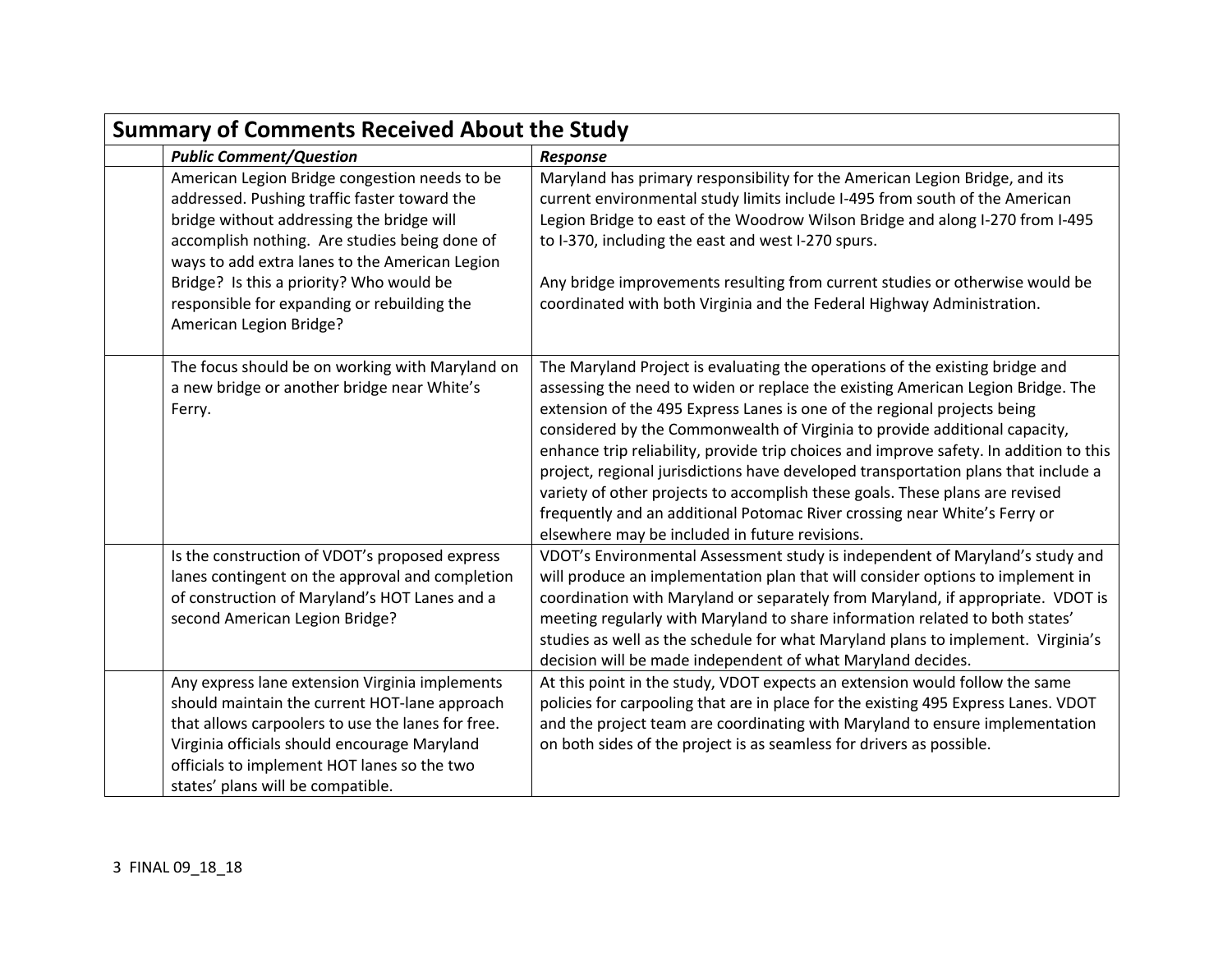| <b>Summary of Comments Received About the Study</b>                                                                                                                                                                   |                                                                                                                                                                                                                                                                                                                                                                                                                                                                                                                                                                                                                                                                                                                                                      |  |
|-----------------------------------------------------------------------------------------------------------------------------------------------------------------------------------------------------------------------|------------------------------------------------------------------------------------------------------------------------------------------------------------------------------------------------------------------------------------------------------------------------------------------------------------------------------------------------------------------------------------------------------------------------------------------------------------------------------------------------------------------------------------------------------------------------------------------------------------------------------------------------------------------------------------------------------------------------------------------------------|--|
| <b>Public Comment/Question</b>                                                                                                                                                                                        | <b>Response</b>                                                                                                                                                                                                                                                                                                                                                                                                                                                                                                                                                                                                                                                                                                                                      |  |
| The District of Columbia should be included as an<br>agency stakeholder, as the condition of Canal<br>Road impacts the use of the American Legion<br>Bridge.                                                          | Given the regional nature of I-495, additional jurisdictions will be included as<br>needed as the study and any subsequent project progresses.                                                                                                                                                                                                                                                                                                                                                                                                                                                                                                                                                                                                       |  |
| <b>Environmental</b>                                                                                                                                                                                                  |                                                                                                                                                                                                                                                                                                                                                                                                                                                                                                                                                                                                                                                                                                                                                      |  |
| Concern regarding the loss of hiking trails,<br>specifically between the Live Oak area and I-495.                                                                                                                     | VDOT will work with partner agencies to preserve as much of the existing trail<br>network as is possible in any project design.                                                                                                                                                                                                                                                                                                                                                                                                                                                                                                                                                                                                                      |  |
| Site-specific requests for noise monitoring, to<br>include Cooper Middle School and Langley Swim<br>and Tennis Club.                                                                                                  | A noise analysis will be conducted during the preparation of the Environmental<br>Assessment. Monitoring sites that are representative of land uses within certain<br>areas will be selected. Monitored sites are simply used to calibrate the noise<br>model, which is used for predicting future noise levels. A noise monitoring plan is<br>typically developed prior to the study and Cooper Middle School may be included<br>as one of the monitoring sites.                                                                                                                                                                                                                                                                                    |  |
| Where will pollution sensors be located? There<br>are three other schools nearby; parkland with<br>hiking trails is adjacent to the Beltway; the health<br>and safety of our children and residents are<br>essential. | The Virginia Department of Environmental Quality (VDEQ) is responsible for the<br>statewide air quality monitoring network; VDOT does not conduct air monitoring.<br>The proposed project site is located between two regional air quality monitors,<br>one in Arlington, the other in Ashburn. There is also a near-road monitor in<br>Springfield, considered to be a worst-case location based on traffic. As necessary,<br>VDOT runs models to estimate peak concentrations at worst-case locations in the<br>air study. If VDOT can demonstrate that the project won't cause or contribute to<br>air quality violations at worst-case locations, then the project will also be<br>compliant at all other locations within the project corridor. |  |
| Will VDOT's NEPA studies coordinate with<br>Department of Environmental Quality (DEQ)<br>guidelines and Governor Northam's Executive<br>Order for enhanced DEQ this year? If so, when<br>and how?                     | Yes. This coordination has begun and will continue throughout the study.                                                                                                                                                                                                                                                                                                                                                                                                                                                                                                                                                                                                                                                                             |  |
| Are there currently known levels of pollutants<br>higher than allowed in our area? What are they?<br>Must VDOT consider DEQ studies before building<br>more HOT Lanes in our area?                                    | The Northern Virginia region is in non-attainment status for EPA's 8-hour ozone<br>standard. Ozone is a regional pollutant and not a localized pollutant, since it is<br>not directly emitted from motor vehicles. There are no project-level<br>requirements for ozone that need to be met.                                                                                                                                                                                                                                                                                                                                                                                                                                                         |  |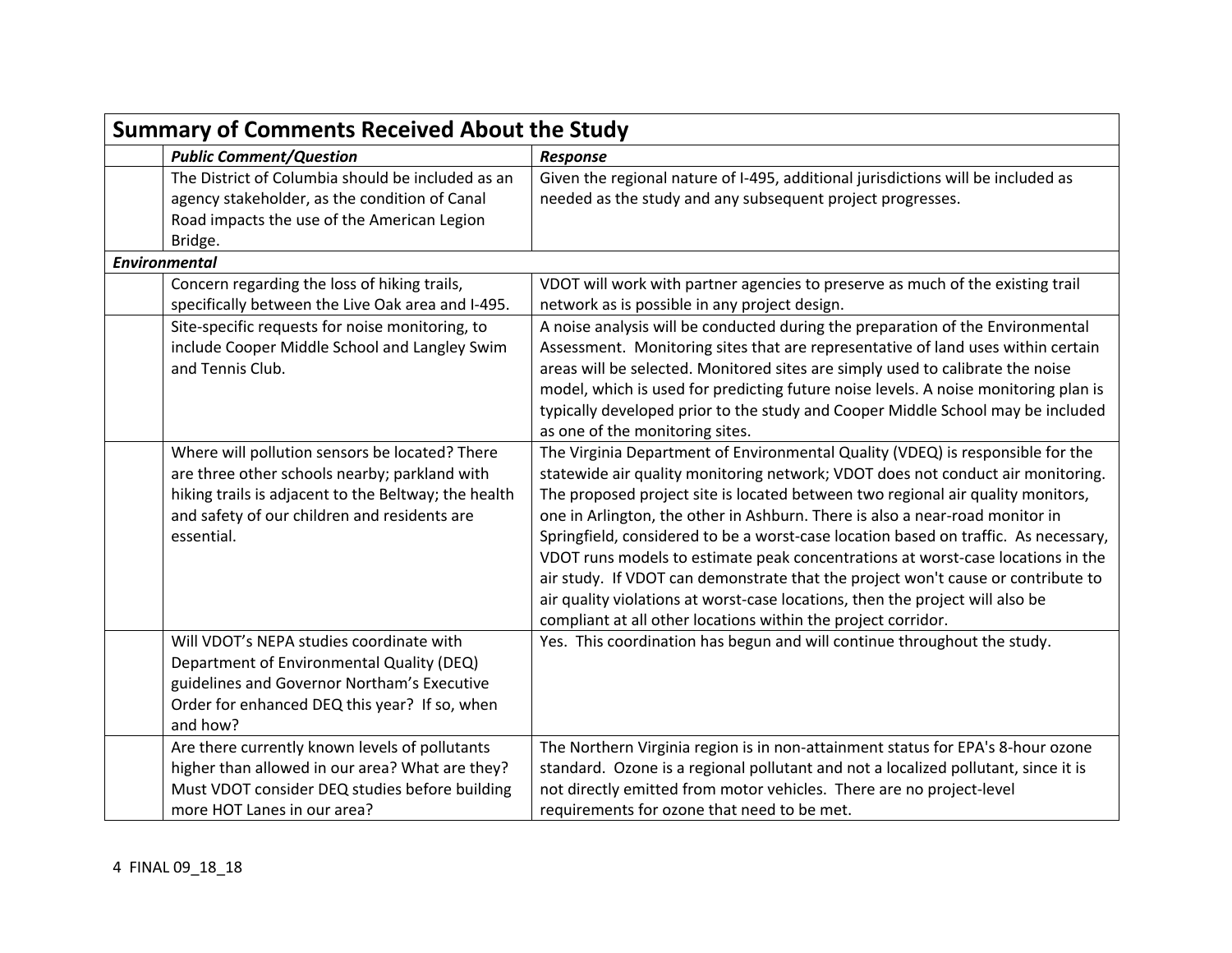|               | <b>Summary of Comments Received About the Study</b>                                                                                                                                                                                           |                                                                                                                                                                                                                                                                                                                                                                                                                                                                                                                                                                                                                                                                                                                                                                                                                                                                                                                                                                                                 |  |
|---------------|-----------------------------------------------------------------------------------------------------------------------------------------------------------------------------------------------------------------------------------------------|-------------------------------------------------------------------------------------------------------------------------------------------------------------------------------------------------------------------------------------------------------------------------------------------------------------------------------------------------------------------------------------------------------------------------------------------------------------------------------------------------------------------------------------------------------------------------------------------------------------------------------------------------------------------------------------------------------------------------------------------------------------------------------------------------------------------------------------------------------------------------------------------------------------------------------------------------------------------------------------------------|--|
|               | <b>Public Comment/Question</b>                                                                                                                                                                                                                | <b>Response</b>                                                                                                                                                                                                                                                                                                                                                                                                                                                                                                                                                                                                                                                                                                                                                                                                                                                                                                                                                                                 |  |
|               | How long are VDOT's study results allowed to be<br>used for HOT Lanes decision making?                                                                                                                                                        | Under the regulations developed for implementation of the National<br>Environmental Policy Act (NEPA), an environmental assessment remains valid for<br>three years. After that period, a re-evaluation would be required before any<br>project could proceed. This practice is common for large transportation projects.                                                                                                                                                                                                                                                                                                                                                                                                                                                                                                                                                                                                                                                                       |  |
|               | The proposed expansion provides an opportunity<br>to improve stormwater treatment on the existing<br>portion of I-495.                                                                                                                        | Any roadway design would be required to meet current state regulations and<br>requirements for stormwater management.                                                                                                                                                                                                                                                                                                                                                                                                                                                                                                                                                                                                                                                                                                                                                                                                                                                                           |  |
| <b>Design</b> |                                                                                                                                                                                                                                               |                                                                                                                                                                                                                                                                                                                                                                                                                                                                                                                                                                                                                                                                                                                                                                                                                                                                                                                                                                                                 |  |
|               | What are potential right of way impacts? Will<br>houses be impacted?<br>What do build, no-build, 2025 opening year and<br>2045 design year mean?                                                                                              | This VDOT study will identify potential right of way impacts for design alternatives<br>to extend the express lanes. VDOT strives to minimize right of way impact, but<br>it's expected that there could be some right of way impact due to the space<br>constraints in this part of the I-495 corridor.<br>Additional information regarding potential right of way impacts will be provided<br>as the study progresses and more information becomes available. Information<br>about right of way acquisition is discussed in VDOT's brochure, "Right of Way and<br>Utilities: A Guide for Property Owners and Tenants", which is available online.<br>The technical studies will look at conditions under different scenarios, including<br>whether VDOT does or does not build the project (build or no build). In addition,<br>in order to evaluate and compare conditions, the studies will look at an interim<br>year (2025) and a forecasted year (2045) to ensure that the project meets |  |
|               | Can express lanes be built within the existing right<br>of way without reducing the existing general<br>purpose lanes? Taking space away from the<br>general purpose lanes would make it worse for<br>people who are dealing with congestion. | regional transportation needs for a significant time horizon (typically 20 years).<br>As part of this study, VDOT will conduct a preliminary assessment of potential<br>right of way impacts. At this time, the specific details of potential individual<br>property impacts are undefined. This study will identify a potential project<br>footprint to provide a better idea of the right of way required to construct the<br>project.<br>The design will not take away the existing general purpose lanes.                                                                                                                                                                                                                                                                                                                                                                                                                                                                                   |  |
|               | Will the project fix the bottleneck at the<br>intersection of Georgetown Pike (VA 193) and the<br>495 Express Lanes?                                                                                                                          | Project goals would include reducing congestion and improving safety on I-495<br>between Tysons and the American Legion Bridge. This would include the<br>congestion where the 495 Express Lanes currently end near Georgetown Pike.                                                                                                                                                                                                                                                                                                                                                                                                                                                                                                                                                                                                                                                                                                                                                            |  |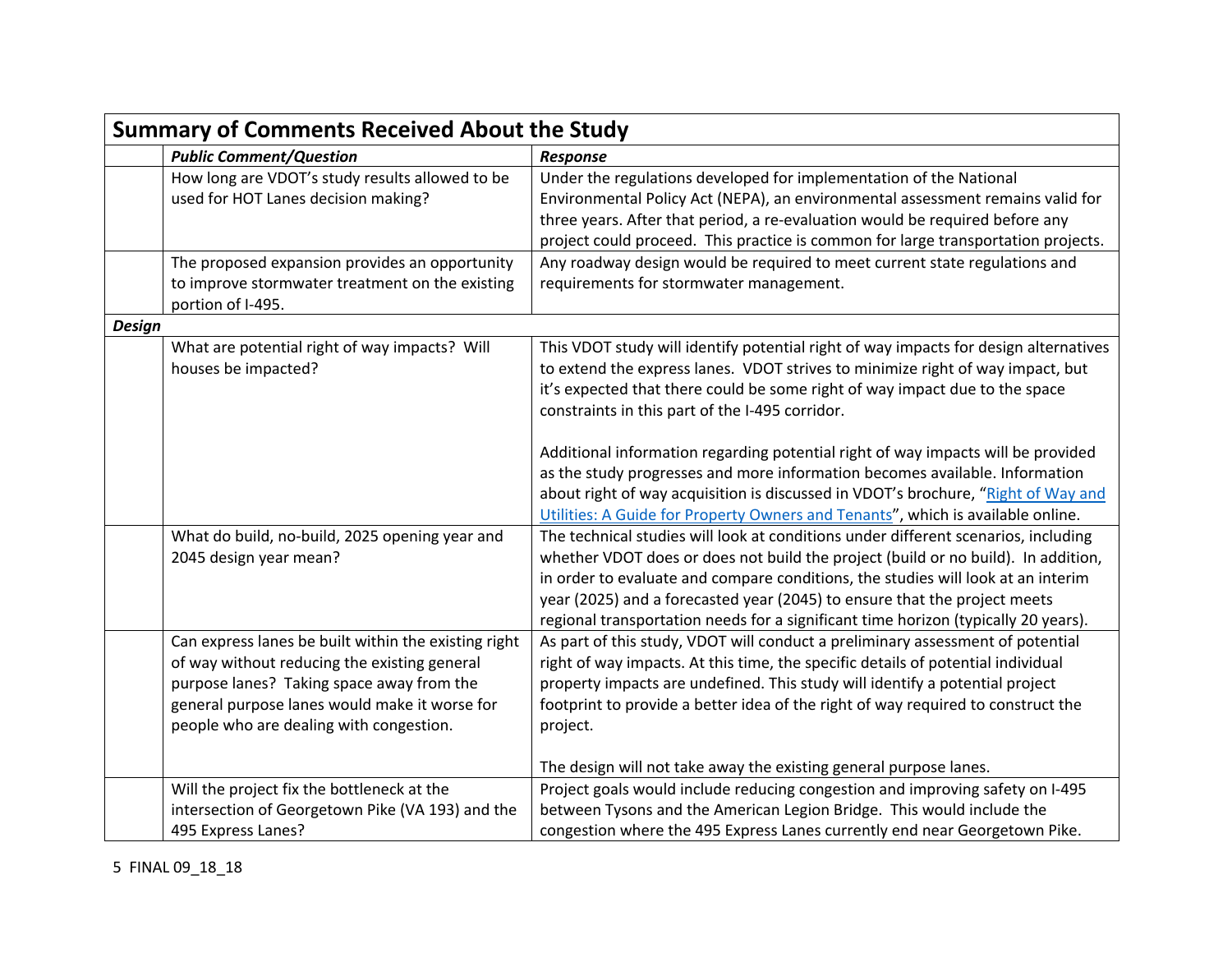| <b>Summary of Comments Received About the Study</b>                                                                                                                                                                               |                                                                                                                                                                                                                                                                                                               |  |
|-----------------------------------------------------------------------------------------------------------------------------------------------------------------------------------------------------------------------------------|---------------------------------------------------------------------------------------------------------------------------------------------------------------------------------------------------------------------------------------------------------------------------------------------------------------|--|
| <b>Public Comment/Question</b>                                                                                                                                                                                                    | <b>Response</b>                                                                                                                                                                                                                                                                                               |  |
| The project should consider direct access to the<br>express lanes or I-495 from Old Dominion Drive.<br>Can this be included in the EA for further study?                                                                          | Establishing additional access points to I-495 is not a primary objective of the<br>study, but will be evaluated by the team                                                                                                                                                                                  |  |
| Concern expressed regarding safety and the<br>widths of travel lanes and shoulder lanes; request<br>for 12' lanes.                                                                                                                | The project will attempt to use standard 12-foot lanes where possible. There may<br>be some design exceptions where narrower lanes are necessary to mitigate other<br>impacts.                                                                                                                                |  |
| Concern that the I-495 Express Lanes Northern<br>Extension will exacerbate existing problems with<br>congestion and cut-through traffic near the Balls                                                                            | The study includes a traffic analysis that will model traffic operations both on I-<br>495 and on nearby roadways.                                                                                                                                                                                            |  |
| Hill Road and Georgetown Pike intersection<br>associated with the nearby I-495 access ramps.                                                                                                                                      | VDOT is working separately with McLean-area communities on various traffic and<br>congestion concerns in that area. Learn more at:                                                                                                                                                                            |  |
| Request to study and determine the potential<br>impacts and mitigations of a proposed extension.<br>Request for a single northbound lane and<br>restriping at the intersection of Balls Hill Road and<br>Georgetown Pike.         | http://www.virginiadot.org/projects/northernvirginia/mclean traffic analysis.asp                                                                                                                                                                                                                              |  |
| Design plans should consider a future shared use<br>path along the American Legion Bridge like was<br>done on the Wilson Bridge.                                                                                                  | VDOT is coordinating with Maryland, which is looking at a variety of design<br>options for its portion of I-495 and the American Legion Bridge.                                                                                                                                                               |  |
| Adding more lanes will increase traffic, accidents,<br>and drivers looking for alternative<br>routes/bypasses through local and neighborhood<br>streets. Instead, consider:<br>Additional Potomac River crossings to<br>$\bullet$ | This study is looking at adding capacity and travel options for users of the Capital<br>Beltway by extending the existing 495 Express Lanes Network. It is anticipated<br>that adding capacity and keeping traffic moving on I-495 will help minimize cut-<br>through traffic on local streets.               |  |
| support growth in Loudoun County and<br>commuters from Maryland<br>Conversion of some existing lanes to<br>$\bullet$<br>"through lanes" to separate interstate<br>drivers from local traffic                                      | In addition to this project, the regional jurisdictions have developed<br>transportation plans that include a variety of other projects to address regional<br>transportation needs. These plans are revised frequently and additional Potomac<br>River crossings may be considered separately in the future. |  |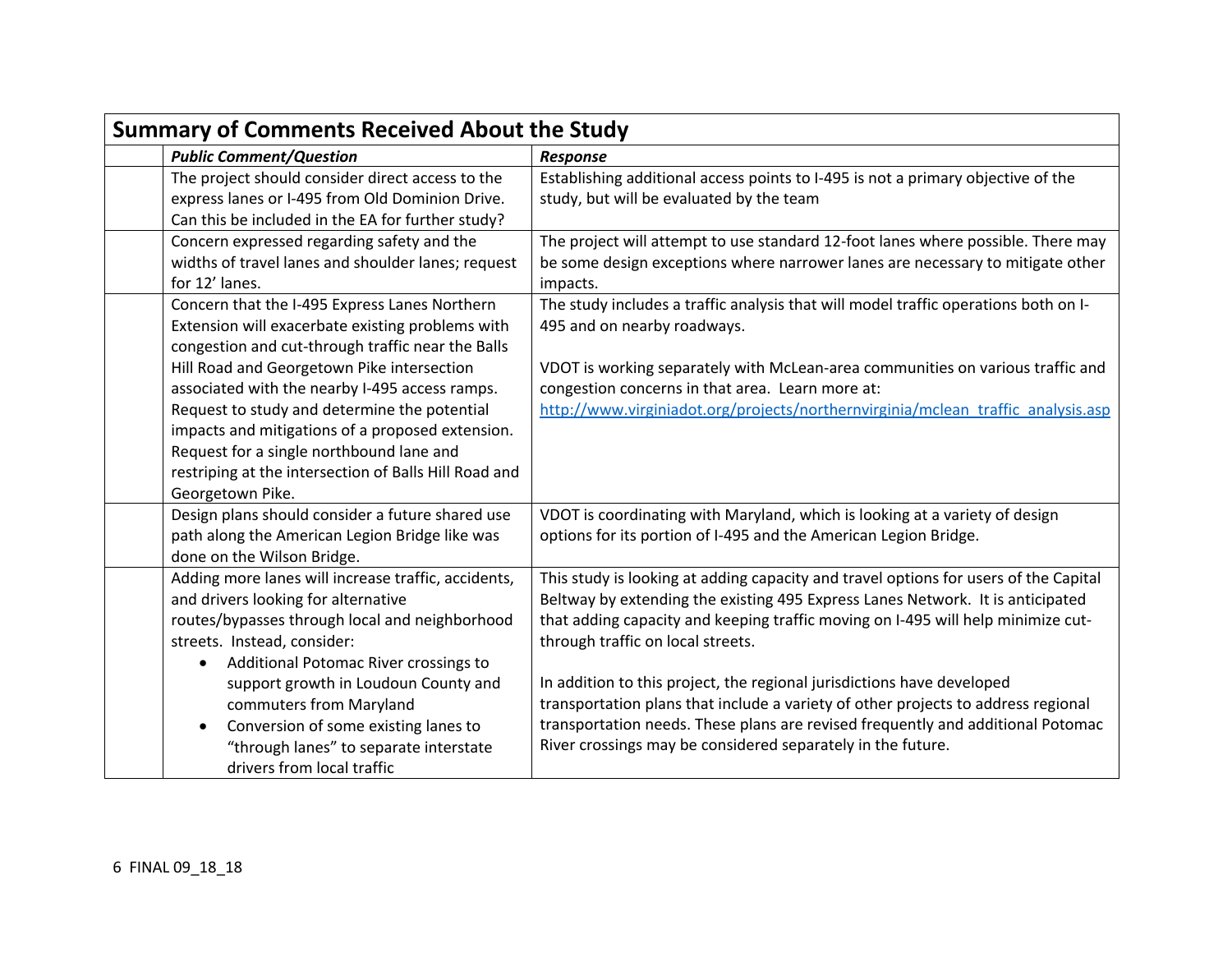| <b>Summary of Comments Received About the Study</b>                                                                                                                                                                                                                                                                             |                                                                                                                                                                                                                                                                                                                                                                                                                                                                                                                                                                                                                                                         |  |
|---------------------------------------------------------------------------------------------------------------------------------------------------------------------------------------------------------------------------------------------------------------------------------------------------------------------------------|---------------------------------------------------------------------------------------------------------------------------------------------------------------------------------------------------------------------------------------------------------------------------------------------------------------------------------------------------------------------------------------------------------------------------------------------------------------------------------------------------------------------------------------------------------------------------------------------------------------------------------------------------------|--|
| <b>Public Comment/Question</b>                                                                                                                                                                                                                                                                                                  | Response                                                                                                                                                                                                                                                                                                                                                                                                                                                                                                                                                                                                                                                |  |
| Incorporate appropriate safe areas for police<br>access and assistance, specifically from<br>Georgetown Pike to River Road.                                                                                                                                                                                                     | VDOT will explore design options to accommodate safe areas for police as the<br>design of the facility evolves.                                                                                                                                                                                                                                                                                                                                                                                                                                                                                                                                         |  |
| Residents in the Live Oak area rely on the bridge<br>to access their homes. Replacing the bridge while<br>maintaining access will be tricky.                                                                                                                                                                                    | If a construction project were to impact this community, VDOT would have a<br>coordinated traffic plan to ensure access to this community.                                                                                                                                                                                                                                                                                                                                                                                                                                                                                                              |  |
| VDOT should coordinate with transit agencies and<br>Maryland to consider how a project could support<br>expanded mass transit use, to include possible<br>future bus rapid transit along I-495. Consider<br>adding park and ride lots to the project area to<br>improve accessibility and viability of transit for the<br>area. | Multimodal solutions are a top priority to the Commonwealth of Virginia and are<br>key components in many of the major transportation improvements underway in<br>Northern Virginia. The Commonwealth has made a strong investment in ensuring<br>that alternative commute options such as transit enhancements, commuter bus<br>service, park and ride facilities, and transportation demand strategies are part of<br>its recent express lanes projects. As part of this project's procurement and<br>implementation planning, the inclusion of multimodal and other transit<br>improvements as part of the project's scope will be fully considered. |  |
| VDOT should consider additional build<br>alternatives that could reduce the project's<br>footprint, including reversible express lanes or<br>adding one express lane in each direction.                                                                                                                                         | This study is currently focused on an alternative and options with two new<br>express lanes in each direction, but might examine other options as the study<br>progresses.                                                                                                                                                                                                                                                                                                                                                                                                                                                                              |  |
| VDOT should provide an estimate of the range of<br>toll amounts that drivers can expect to pay to use<br>the express lanes.                                                                                                                                                                                                     | Tolls on express lanes are dynamic; prices change based on real-time traffic<br>volumes and speeds in order to manage demand for the lanes and keep traffic<br>moving. As traffic volumes climb, the system responds by raising the toll price to<br>help manage the number of vehicles getting on the roadway and to keep traffic<br>moving at highway speeds.                                                                                                                                                                                                                                                                                         |  |
| <b>Traffic</b>                                                                                                                                                                                                                                                                                                                  |                                                                                                                                                                                                                                                                                                                                                                                                                                                                                                                                                                                                                                                         |  |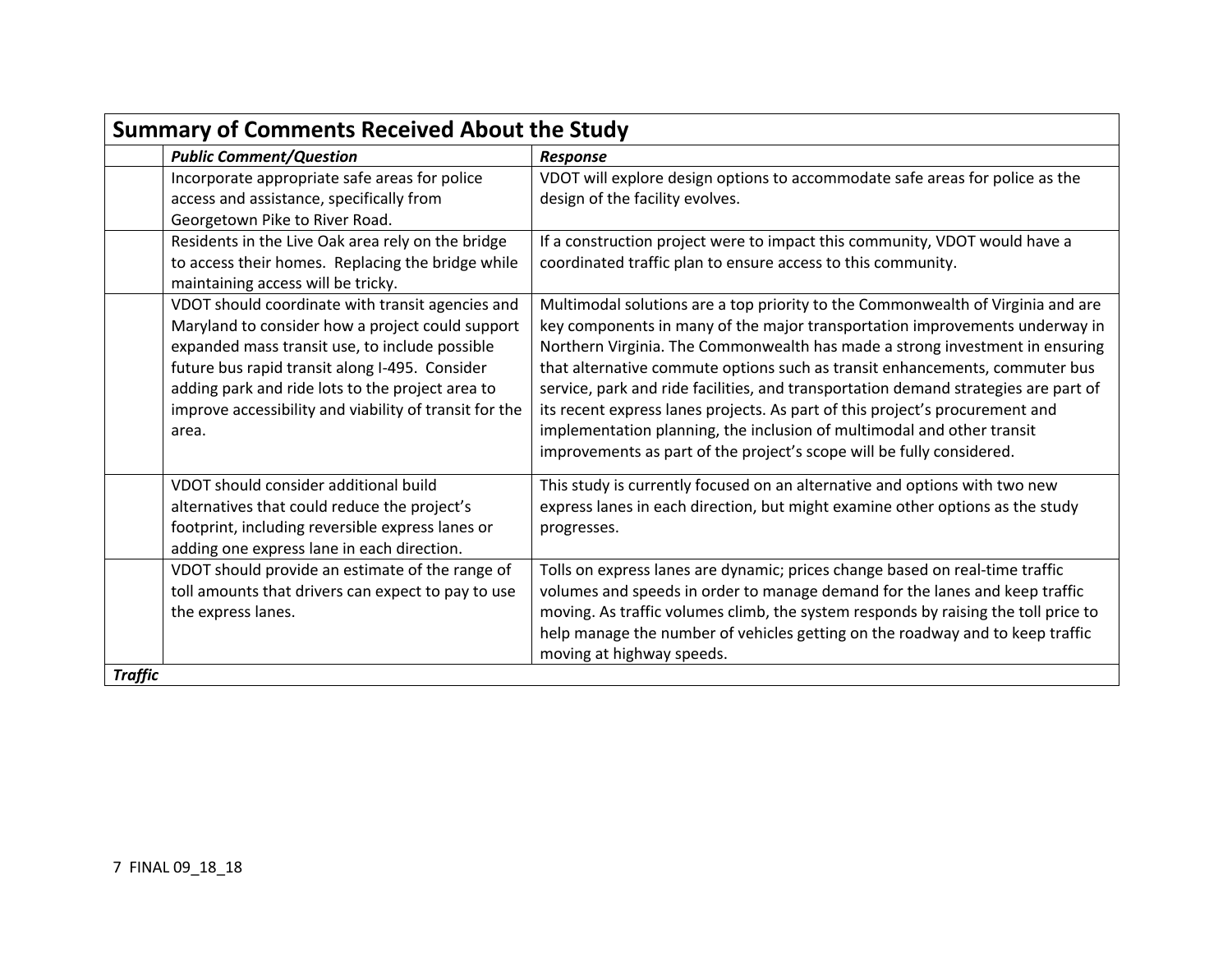| <b>Summary of Comments Received About the Study</b>                                                                                                                                                                                                                                                 |                                                                                                                                                                                                                                                                                                                                                                                                                                                                                                                                                                                                                                                                                                                                                                                                                                                                |  |
|-----------------------------------------------------------------------------------------------------------------------------------------------------------------------------------------------------------------------------------------------------------------------------------------------------|----------------------------------------------------------------------------------------------------------------------------------------------------------------------------------------------------------------------------------------------------------------------------------------------------------------------------------------------------------------------------------------------------------------------------------------------------------------------------------------------------------------------------------------------------------------------------------------------------------------------------------------------------------------------------------------------------------------------------------------------------------------------------------------------------------------------------------------------------------------|--|
| <b>Public Comment/Question</b>                                                                                                                                                                                                                                                                      | Response                                                                                                                                                                                                                                                                                                                                                                                                                                                                                                                                                                                                                                                                                                                                                                                                                                                       |  |
| Are there comprehensive traffic studies for I-495<br>and surrounding neighborhoods?<br>Are there studies that show that the HOT lanes<br>reduce congestion in Virginia, both on I-495 and<br>on neighborhood streets?                                                                               | Traffic studies were completed as part of the environmental study for the I-495<br>Express Lanes, as well as the I-495 Shoulder Lane Project. These traffic studies can<br>be found at 495NorthernExtension.org. Additionally, the Environmental Analysis<br>(EA) that is underway for this project will provide a comprehensive study of traffic<br>on I-495 and in surrounding neighborhoods.                                                                                                                                                                                                                                                                                                                                                                                                                                                                |  |
|                                                                                                                                                                                                                                                                                                     | About 40,000 vehicles use the I-495 Express Lanes each day, and about 40<br>percent of these vehicles are traveling as carpools with three or more occupants.<br>Since the first year of operations, there are four times as many carpool trips and<br>75 percent more bus trips during average weekday trips on the 495 Express<br>Lanes. According to VDOT data, Express Lanes are benefitting all commuters, and<br>have helped to reduce congestion in the general purpose lanes on sections of I-<br>495. Additionally, a National Capital Region Congestion Report produced in the<br>first quarter of 2014 by the National Capital Region's Transportation Planning<br>Board shows that congestion on the region's Interstate System, which includes I-<br>495, was greater in 2010 compared to 2013 and 2014, after the I-495 Express<br>Lanes opened. |  |
| Cut-through traffic in neighborhoods near the<br>Beltway puts local school kids, joggers, and dog<br>walkers at risk. The costs of the stress on the<br>locals, the drivers, and business due to this<br>environment is very much over looked and goes<br>unaccounted for in the addition of lanes. | The study includes a traffic analysis that will model traffic impact both on I-495<br>and on nearby roadways. VDOT anticipates that adding capacity and managing<br>traffic on I-495 will mitigate cut-through traffic issues.                                                                                                                                                                                                                                                                                                                                                                                                                                                                                                                                                                                                                                 |  |
| Do traffic models consider projected economic<br>growth in Northern Virginia (especially Tysons)<br>and Maryland?                                                                                                                                                                                   | Yes. Traffic models include current information and projections about<br>employment and population growth across the metropolitan region with a<br>planning horizon of 2045. These forecasts are coordinated at the regional level<br>by the Metropolitan Washington Council of Governments (MWCOG) in a<br>cooperative effort with local jurisdictions.                                                                                                                                                                                                                                                                                                                                                                                                                                                                                                       |  |
| Will traffic studies capture traffic counts before<br>the end of the school year when there is less<br>traffic?                                                                                                                                                                                     | Yes, the counts were taken in May 2018, prior to the end of the school year.                                                                                                                                                                                                                                                                                                                                                                                                                                                                                                                                                                                                                                                                                                                                                                                   |  |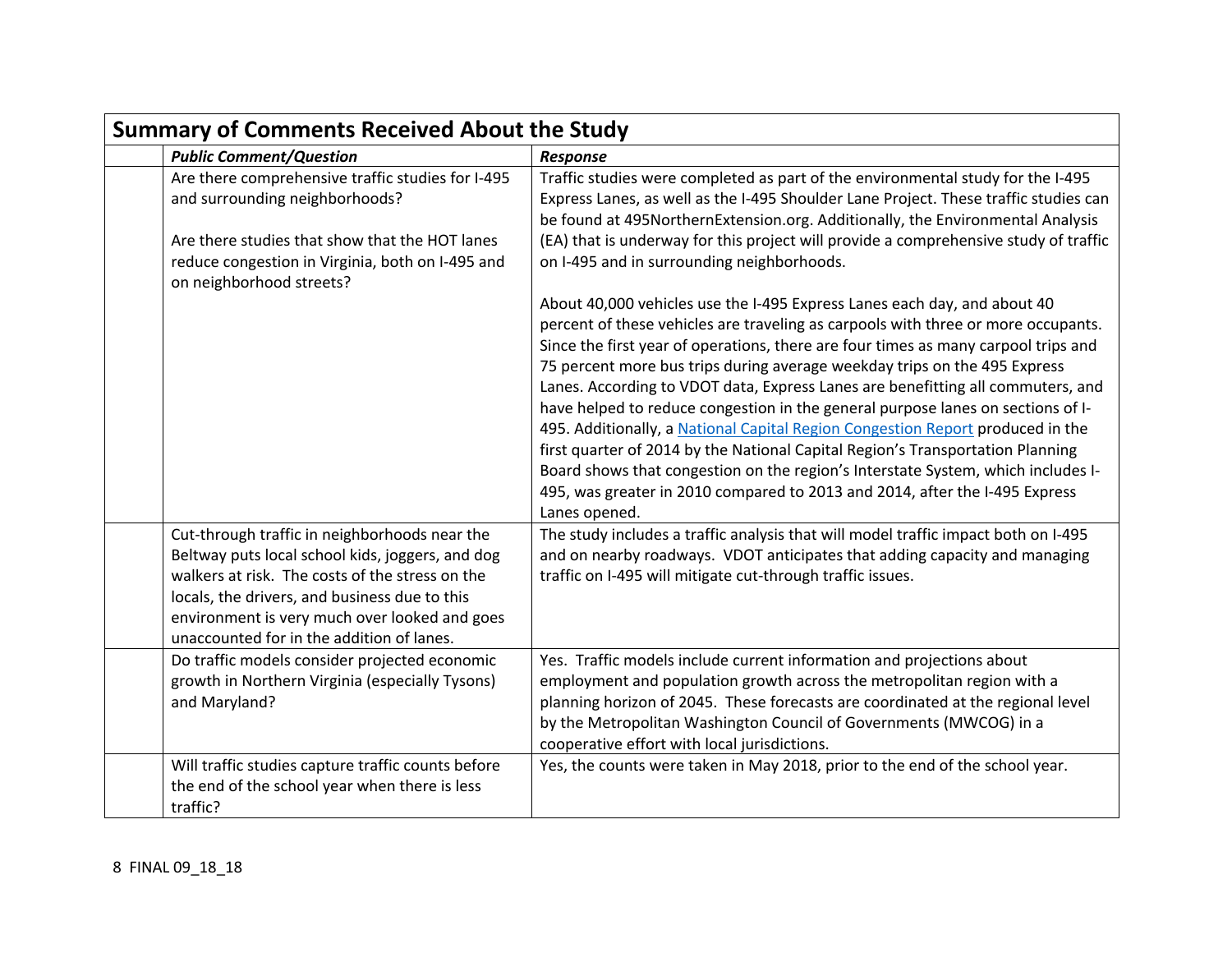| <b>Summary of Comments Received About the Study</b> |                                                                                                                                                                            |                                                                                                                                                                                                                                                                                                                                                                                                                                                               |
|-----------------------------------------------------|----------------------------------------------------------------------------------------------------------------------------------------------------------------------------|---------------------------------------------------------------------------------------------------------------------------------------------------------------------------------------------------------------------------------------------------------------------------------------------------------------------------------------------------------------------------------------------------------------------------------------------------------------|
|                                                     | <b>Public Comment/Question</b>                                                                                                                                             | <b>Response</b>                                                                                                                                                                                                                                                                                                                                                                                                                                               |
| conducted?                                          | Will construction traffic impact studies be                                                                                                                                | Construction traffic impact studies occur as part of project design, but are not<br>part of this environmental study. The study team's preliminary engineering<br>assessment will take constructability and traffic impacts under consideration.                                                                                                                                                                                                              |
|                                                     | Growth in Tysons will impact traffic on local<br>streets and needs to be considered as part of a<br>systematic approach.                                                   | The traffic models will take into consideration expected growth in Tysons. The<br>study will evaluate traffic conditions on I-495 and local streets in the vicinity of I-<br>495.                                                                                                                                                                                                                                                                             |
| Bridge.                                             | Desire for relief from the morning congestion on<br>the inner loop approaching the American Legion                                                                         | Adding lanes and capacity to I-495 is expected to reduce congestion in the<br>general purpose lanes as well as provide reliable travel times in the Express Lanes.                                                                                                                                                                                                                                                                                            |
| <b>Express Lanes</b>                                |                                                                                                                                                                            |                                                                                                                                                                                                                                                                                                                                                                                                                                                               |
|                                                     | Why was the decision made previously to not<br>extend the express lanes to the George<br>Washington Memorial Parkway when the Capital<br>Beltway Express Lanes were built? | The Capital Beltway Express Lanes project stopped around the Dulles Connector<br>Road due to uncertainty about future construction around the American Legion<br>Bridge and in Maryland. Instead, the state took a phased approach.                                                                                                                                                                                                                           |
| congestion.                                         | Toll roads create demand and cause increased                                                                                                                               | Dynamically-tolled Express Lanes are designed to manage demand for the road<br>and keep traffic moving congestion-free and at highway speeds. Solo drivers who<br>choose to pay a toll and use the lanes, and carpoolers who can travel the lanes for<br>free, benefit from a faster and more reliable trip on the Express Lanes. These<br>managed lanes are designed to meet current and projected demand, while<br>providing increased options for drivers. |
| lanes.                                              | The simple solution would be to eliminate the<br>express lanes and add more general purpose                                                                                | In the past, partnering with the private sector to build express lanes has given the<br>Commonwealth the ability to build and deliver projects like this in a more timely<br>manner. Eliminating the existing 495 Express Lanes is not feasible because the<br>Commonwealth is in a long-term partnership with a private sector partner.                                                                                                                      |
| <b>Procurement</b>                                  |                                                                                                                                                                            |                                                                                                                                                                                                                                                                                                                                                                                                                                                               |
|                                                     | Who would operate the express lanes?                                                                                                                                       | VDOT will conduct a separate project implementation and procurement study<br>that will consider multiple options for express lanes operation, including state and<br>private operation.                                                                                                                                                                                                                                                                       |
|                                                     | Will Transurban receive a bid contract or no<br>competition contract to build the extension?                                                                               | The comprehensive agreement between VDOT and Capital Beltway Express<br>(Transurban) does not require VDOT to offer Transurban first right-of-refusal to<br>build an express lanes extension.                                                                                                                                                                                                                                                                 |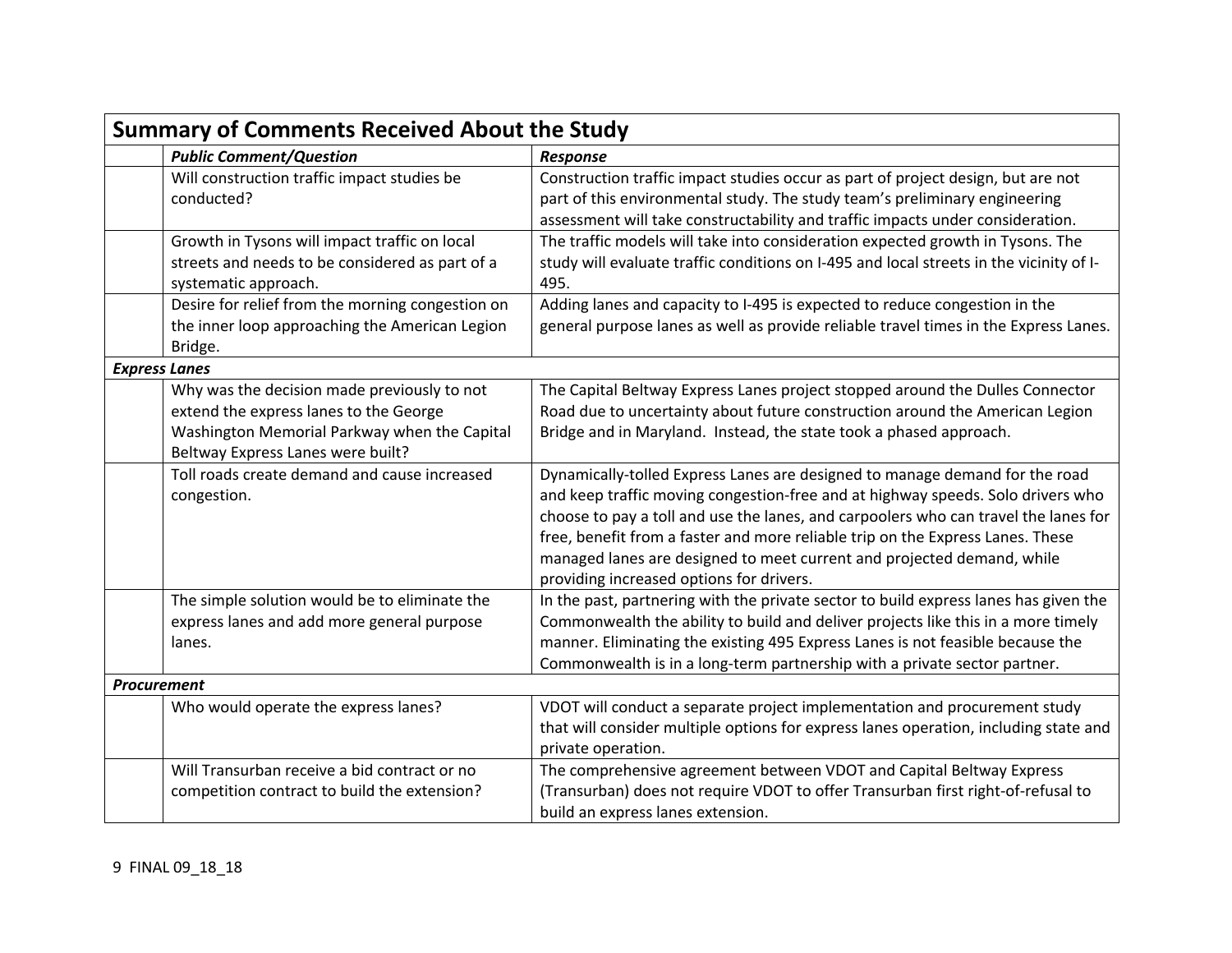| <b>Summary of Comments Received About the Study</b>                                                                         |                                                                                                                                                                                                                                                                                                                                                                                                                                                                                                                                                                                                                                                                                                                                                                                                                                                                                                                                              |  |
|-----------------------------------------------------------------------------------------------------------------------------|----------------------------------------------------------------------------------------------------------------------------------------------------------------------------------------------------------------------------------------------------------------------------------------------------------------------------------------------------------------------------------------------------------------------------------------------------------------------------------------------------------------------------------------------------------------------------------------------------------------------------------------------------------------------------------------------------------------------------------------------------------------------------------------------------------------------------------------------------------------------------------------------------------------------------------------------|--|
| <b>Public Comment/Question</b>                                                                                              | <b>Response</b>                                                                                                                                                                                                                                                                                                                                                                                                                                                                                                                                                                                                                                                                                                                                                                                                                                                                                                                              |  |
| Would it violate the fair procurement rules for<br>public contracts if a contract is awarded to<br>Transurban?              | If a determination is made to proceed with a 495 Express Lanes Northern<br>Extension project, VDOT will explore all options for delivering and financing the<br>project. As with other critical transportation projects, VDOT's top priority is to<br>ensure that taxpayers are protected and that the right project with the right<br>financing is delivered.                                                                                                                                                                                                                                                                                                                                                                                                                                                                                                                                                                               |  |
|                                                                                                                             | If a public-private partnership is determined to be the best project-delivery<br>method, this process will be governed by the Virginia Public-Private<br>Transportation Act. If it is determined that Transurban, the Commonwealth's<br>private partner and operator of the 495 Express Lanes, would receive the first<br>right of refusal to deliver this project, Transurban would still be required to meet<br>specific project-delivery and financial criteria as outlined by the Commonwealth<br>in order to proceed.                                                                                                                                                                                                                                                                                                                                                                                                                   |  |
| How much does the Commonwealth of Virginia<br>pay Transurban to supplement traffic revenue on<br>the 495 Express Lanes?     | VDOT does not pay Capital Beltway Express (Transurban) to operate the 495<br>Express Lanes.                                                                                                                                                                                                                                                                                                                                                                                                                                                                                                                                                                                                                                                                                                                                                                                                                                                  |  |
| General statements opposing public-private<br>partnership (P3) toll roads, private investors, and<br>foreign corporations.  | Virginia has had several major express lanes improvement projects in Northern<br>Virginia that were delivered and are being operated by private sector partners to<br>the Commonwealth. Public-private partnership transportation projects are<br>governed under Virginia's Public-Private Transportation Act of 1995. These public-<br>private partnership projects were able to move forward because of their<br>demonstrated ability to provide the best value to Virginia taxpayers while<br>delivering needed transportation improvements. As part of the project's<br>procurement process, it will be determined whether the public-private<br>partnership model will be considered as a possible project delivery method.<br>Although some may oppose paying tolls for various reasons, other travel options<br>will remain on this section of I-495 including general purpose lanes that are free<br>at all times for all travelers. |  |
| Concern regarding compensation events and lack<br>of public control (e.g., Transform 66 Inside and<br>Outside the Beltway). | VDOT's top priority is to ensure that taxpayers are protected and that the right<br>project with the right financing is delivered. VDOT intends to make the<br>procurement process as transparent as possible.                                                                                                                                                                                                                                                                                                                                                                                                                                                                                                                                                                                                                                                                                                                               |  |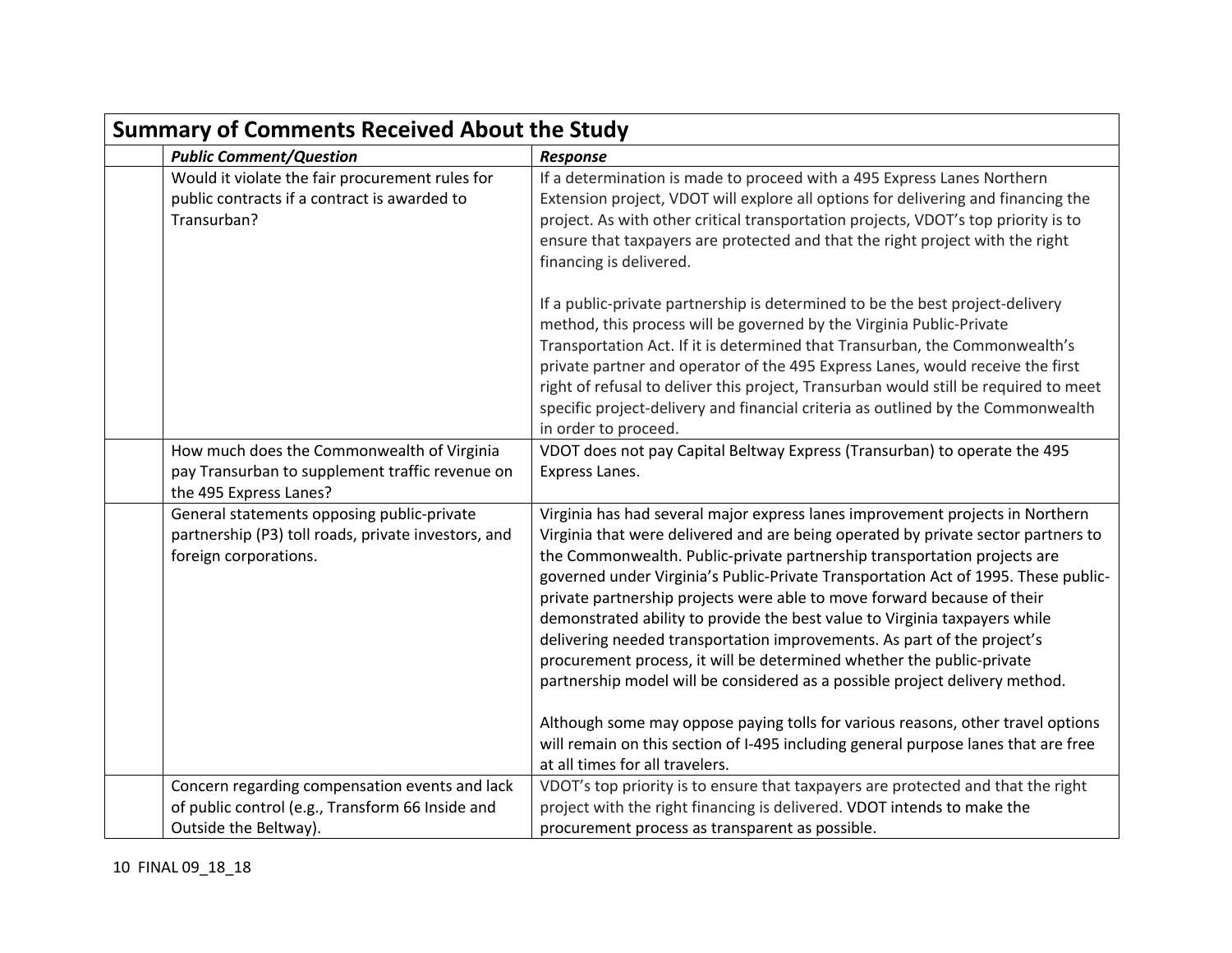|                | <b>Summary of Comments Received About the Study</b>                                                                                                                                                                                                                                                                                                                |                                                                                                                                                                                                                                                                                                                                                                                                                                                                                                                                                                                                                                                                                                                                     |  |
|----------------|--------------------------------------------------------------------------------------------------------------------------------------------------------------------------------------------------------------------------------------------------------------------------------------------------------------------------------------------------------------------|-------------------------------------------------------------------------------------------------------------------------------------------------------------------------------------------------------------------------------------------------------------------------------------------------------------------------------------------------------------------------------------------------------------------------------------------------------------------------------------------------------------------------------------------------------------------------------------------------------------------------------------------------------------------------------------------------------------------------------------|--|
|                | <b>Public Comment/Question</b>                                                                                                                                                                                                                                                                                                                                     | <b>Response</b>                                                                                                                                                                                                                                                                                                                                                                                                                                                                                                                                                                                                                                                                                                                     |  |
| <b>Process</b> |                                                                                                                                                                                                                                                                                                                                                                    |                                                                                                                                                                                                                                                                                                                                                                                                                                                                                                                                                                                                                                                                                                                                     |  |
|                | How did VDOT get \$6 million for the study without<br>holding public information meetings? Who backed<br>it?                                                                                                                                                                                                                                                       | The Commonwealth Transportation Board, which governs transportation funding<br>in Virginia, allocated the study funds at its April 17, 2018 meeting.                                                                                                                                                                                                                                                                                                                                                                                                                                                                                                                                                                                |  |
|                | How can the public provide input? Additional<br>public input and transparency are necessary.<br>Residents should be invited and engaged more in<br>the process. VDOT should hold additional public<br>information meetings, specifically, during the<br>comment period for the Environmental<br>Assessment (EA).<br>What is the public process for this study? Who | A public information meeting was held on June 11, 2018. An additional public<br>information meeting will be held in early 2019. Based on the current schedule, a<br>Location Public Hearing will be held in mid-2019, which will include the<br>opportunity for the public to review and comment on the study findings.<br>More information and a comment submission form can be found on the project<br>website www.495NorthernExtension.org. Comments can also be provided by<br>emailing 495NorthernExtension@VDOT.Virginia.gov or mailing VDOT's Northern<br>Virginia District, Susan Shaw, P.E., 4975 Alliance Drive, Fairfax, VA 22030.<br>Based on the current schedule, a Location Public Hearing will be held in mid-2019, |  |
|                | will have final approval?                                                                                                                                                                                                                                                                                                                                          | which will include the opportunity for the public to review and comment on the<br>study findings. The Federal Highway Administration (FHWA) will have final<br>approval of the environmental analysis (EA) and traffic studies. After FHWA<br>approval has been received, the Commonwealth Transportation Board will review<br>the study's findings.                                                                                                                                                                                                                                                                                                                                                                                |  |
|                | Prior studies should be made available online.                                                                                                                                                                                                                                                                                                                     | Find reports and other documents from previous I-495 studies are available at<br>www.495NorthernExtension.org                                                                                                                                                                                                                                                                                                                                                                                                                                                                                                                                                                                                                       |  |
|                | Were there regional public meetings discussing<br>alternative Potomac River crossings? Additional<br>crossings need to be considered.                                                                                                                                                                                                                              | A task force established by the National Capital Region Transportation Planning<br>Board (TPB) evaluated a set of 10 initiatives with potential to improve the region's<br>transportation system. An additional northern bridge crossing was considered,<br>but ultimately not included among the five initiatives that the task force<br>recommended for further study and incorporation into the region's long-term<br>transportation plans in 2017. To learn more about the TPB's recommended<br>initiatives for further study, see<br>https://www.mwcog.org/newsroom/2017/12/06/task-force-recommends-five-<br>initiatives-to-improve-regions-transportation-system-tpb/.                                                       |  |
| <b>Other</b>   |                                                                                                                                                                                                                                                                                                                                                                    |                                                                                                                                                                                                                                                                                                                                                                                                                                                                                                                                                                                                                                                                                                                                     |  |